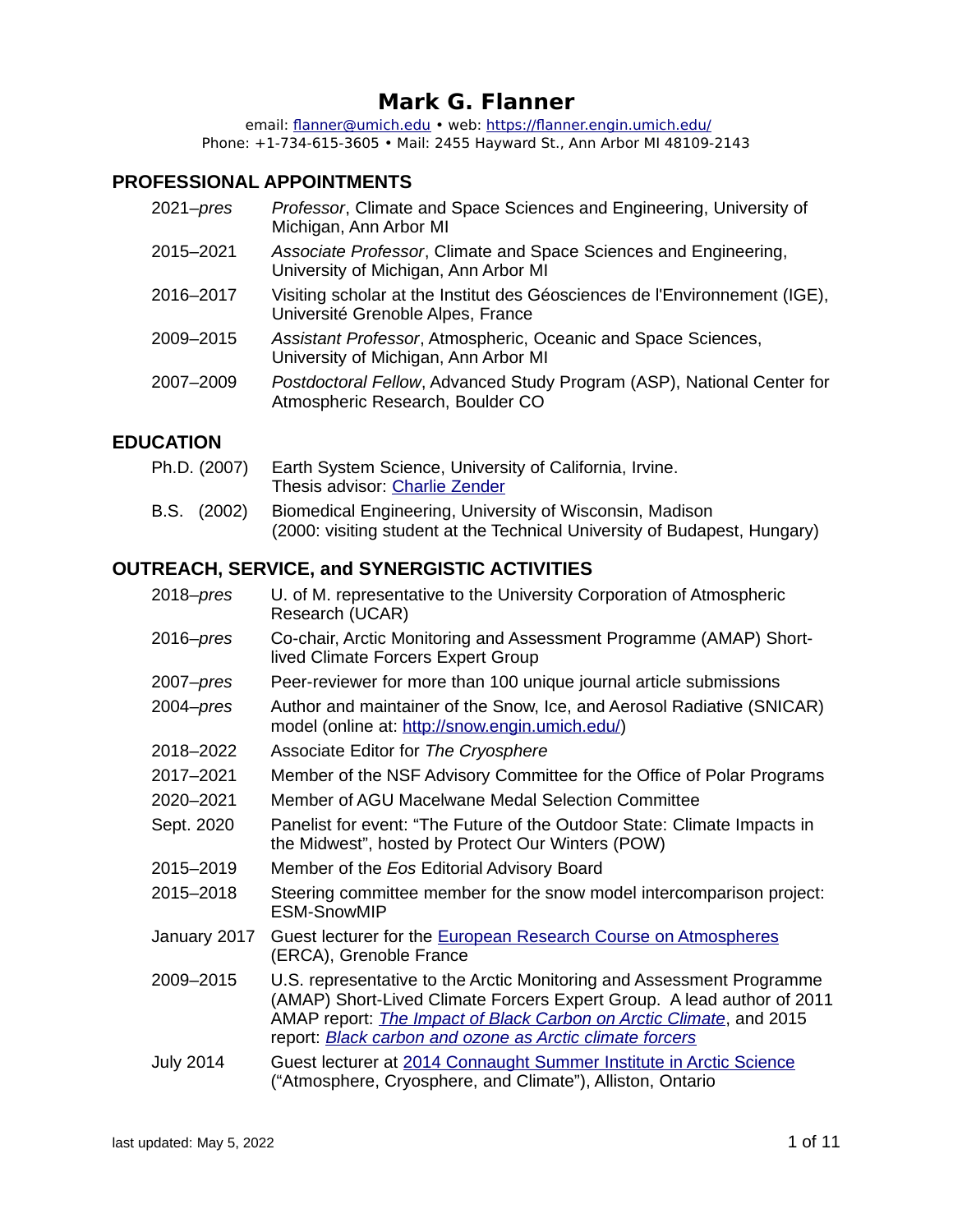| 2010-2013     | Contributing author to Chapter 7 (Clouds and Aerosols) of the IPCC<br><b>Working Group 1 Fifth Assessment Report</b> |
|---------------|----------------------------------------------------------------------------------------------------------------------|
| June 2012     | Guest lecturer at Alpine Summer School Course XX ("Climate, Aerosols<br>and the Cryosphere"), Valsavarenche, Italy   |
| 2010-2011     | A lead author of 2011 UNEP/WMO report: Integrated Assessment of Black<br><b>Carbon and Tropospheric Ozone</b>        |
| <b>HONORS</b> |                                                                                                                      |
| 2022          | Recipient of the John F. Ullrich Education Excellence Award                                                          |
| 2018          | Named a Highly Cited Researcher by Clarivate Analytics                                                               |
| 2017          | Nominated by students for the U-M Golden Apple Award, which recognizes<br>outstanding university teaching            |
| 2015          | AGU 2014 Editors' Citation for Excellence in Refereeing - Journal of                                                 |

- *Geophysical Research Atmospheres*
- 2013 Awarded Faculty Early Career Development (CAREER) grant from the National Science Foundation
- 2012 **On [invitation from Secretary of State Hillary Clinton,](http://snow.engin.umich.edu/ClintonInvitation.pdf) attended State** Department announcement of new U.S.-led Climate & Clean Air Coalition (CCAC) to reduce short-lived climate pollutants
- 2005–2007 NASA Earth System Science Fellowship
- 2006 Outstanding Student Presentation Award (oral), Fall 2005 Meeting of the American Geophysical Union
- 2005 UCI Medal student award

## **TEACHING / ADVISING (as of Jan. 2022)**

|          | CLIMATE 105 Our Changing Atmosphere (5 semesters)                         |
|----------|---------------------------------------------------------------------------|
|          | CLIMATE 380 Introduction to Atmospheric Radiation (6 semesters)           |
|          | CLIMATE 473 Climate Physics (8 semesters)                                 |
|          | CLIMATE 532 Radiative Transfer (3 semesters)                              |
| Advising | Chairing/chaired thesis committees of 1 current / 6 former Ph.D. students |
|          | Served on thesis committees of 25 PhD students                            |
|          | Advised research projects for 3 M.S. students                             |
|          | Advised research projects for 18 undergrad and REU students               |

## **JOURNAL PUBLICATIONS (advised students underlined, post-docs italicized)**

Google Scholar: [Mark Flanner](https://scholar.google.com/citations?user=mm24__gAAAAJ&hl=en) (total citations: >20,000+; h-index: 55) ResearcherID / Publons: [C-6139-2011](http://www.researcherid.com/rid/C-6139-2011) (total citations: 13,000+; h-index: 48) ORCID: [0000-0003-4012-174X](http://orcid.org/0000-0003-4012-174X)

87) Whaley, C. H., Mahmood, R., von Salzen, K., Winter, B., Eckhardt, S., Arnold, S., Beagley, S., Becagli, S., Chien, R.-Y., Christensen, J., Damani, S. M., Dong, X., Eleftheriadis, K., Evangeliou, N., Faluvegi, G., **Flanner, M.**, Fu, J. S., Gauss, M., Giardi, F., Gong, W., Hjorth, J. L., Huang, L., Im, U., Kanaya, Y., Krishnan, S., Klimont, Z., Kühn, T., Langner, J., Law, K. S., Marelle, L., Massling, A., Olivié, D., Onishi, T., Oshima, N., Peng, Y., Plummer, D. A., Popovicheva, O., Pozzoli, L., Raut, J.-C.,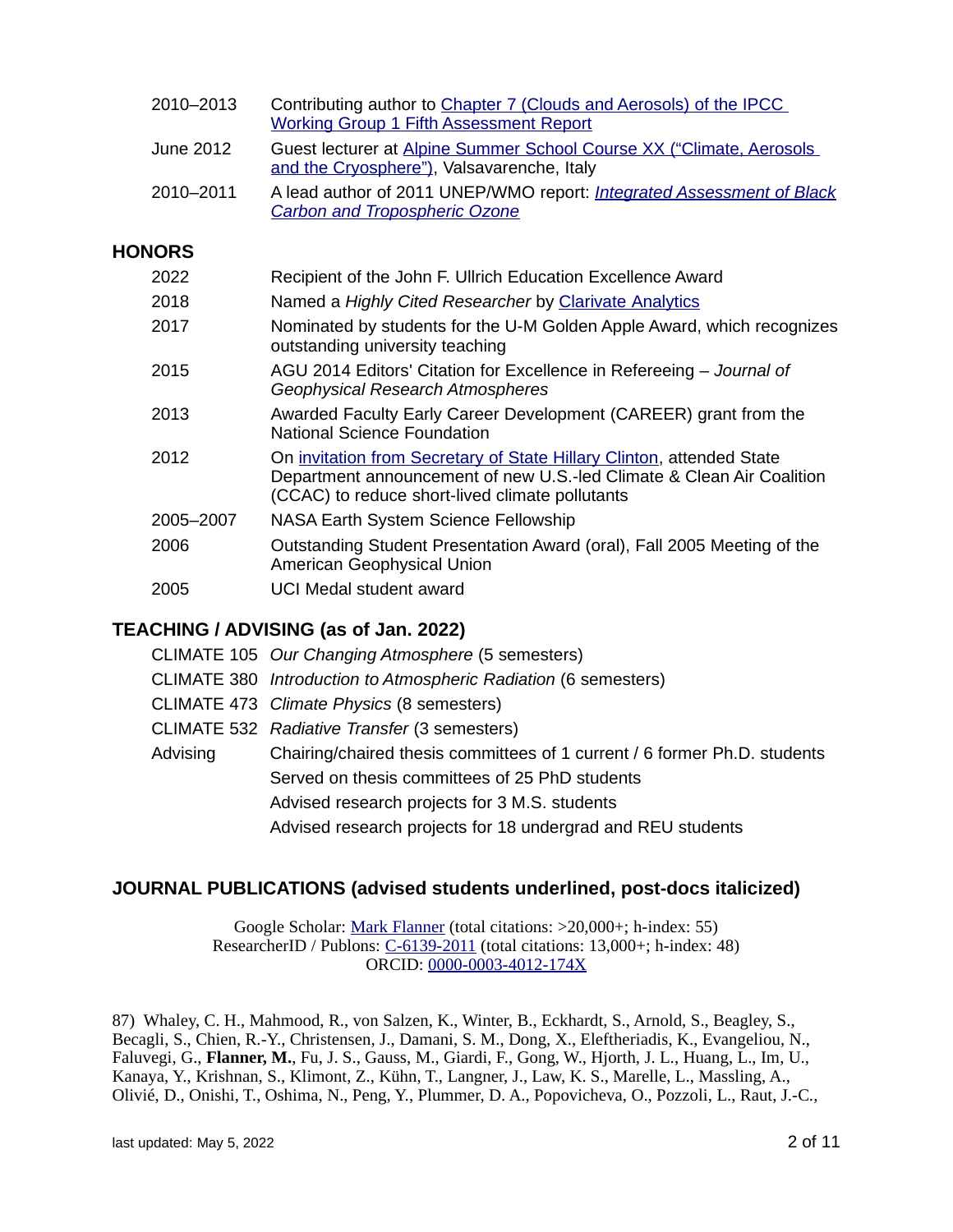Sand, M., Saunders, L. N., Schmale, J., Sharma, S., Skeie, R. B., Skov, H., Taketani, F., Thomas, M. A., Traversi, R., Tsigaridis, K., Tsyro, S., Turnock, S., Vitale, V., Walker, K. A., Wang, M., Watson-Parris, D., and Weiss-Gibbons, T. (2022), [Model evaluation of short-lived climate forcers for the Arctic Monitoring](https://doi.org/10.5194/acp-22-5775-2022)  [and Assessment Programme: a multi-species, multi-model study,](https://doi.org/10.5194/acp-22-5775-2022) *Atmos. Chem. Phys.*, 22, 5775–5828, doi: 10.5194/acp-22-5775-2022.

86) Brown, H., Wang, H., **Flanner, M.**, Liu, X., Singh, B., Zhang, R., Yang, Y., and Wu, M. (2022), [Brown carbon fuel and emission source attributions to global snow darkening effect,](https://doi.org/10.1029/2021MS002768) *J. Adv. Model. Earth Syst.*, 14, e2021MS002768, doi: 10.1029/2021MS002768.

85) Whicker, C. A., **Flanner, M. G.**, Dang, C., Zender, C. S., Cook, J. M., and Gardner, A. S. (2022), [SNICAR-ADv4: a physically based radiative transfer model to represent the spectral albedo of glacier](https://doi.org/10.5194/tc-16-1197-2022)  [ice,](https://doi.org/10.5194/tc-16-1197-2022) *The Cryosphere*, 16, 1197–1220, doi: 10.5194/tc-16-1197-2022.

84) **Flanner, M. G.**, Arnheim, J. B., Cook, J. M., Dang, C., He, C., Huang, X., Singh, D., Skiles, S. M., Whicker, C. A., and Zender, C. S. (2021), SNICAR-ADv3: a community tool for modeling spectral snow [albedo,](https://doi.org/10.5194/gmd-14-7673-2021) *Geosci. Model Dev.*, 14, 7673–7704, doi: 10.5194/gmd-14-7673-2021.

83) Ward, J. L., **Flanner, M. G.**, and Dunn‐Sigouin, E. (2020), [Impacts of Greenland block location on](http://dx.doi.org/10.1029/2020JD033172)  [clouds and surface energy fluxes over the Greenland Ice Sheet.](http://dx.doi.org/10.1029/2020JD033172) *J. Geophys. Res. Atmos.*, 125, e2020JD033172, doi:10.1029/2020JD033172.

82) Fair, Z., **Flanner, M.**, Brunt, K. M., Fricker, H. A., and Gardner, A. S. (2020), [Using ICESat-2 and](https://doi.org/10.5194/tc-14-4253-2020)  [Operation IceBridge altimetry for supraglacial lake depth retrievals,](https://doi.org/10.5194/tc-14-4253-2020) *The Cryosphere*, 14, 4253–4263, doi: 10.5194/tc-14-4253-2020.

81) Snide, C. E., L. Gilbert, A. Meyer, P. Samson, **M. Flanner**, and J. Bassis (2020), [Seeing the](https://doi.org/10.1029/2020EO139739)  [Greenland Ice Sheet through students' eyes,](https://doi.org/10.1029/2020EO139739) *Eos*, 101, doi:10.1029/2020EO139739.

80) Cook, J. M., Tedstone, A. J., Williamson, C., McCutcheon, J., Hodson, A. J., Dayal, A., Skiles, M., Hofer, S., Bryant, R., McAree, O., McGonigle, A., Ryan, J., Anesio, A. M., Irvine-Fynn, T. D. L., Hubbard, A., Hanna, E., **Flanner, M.**, Mayanna, S., Benning, L. G., van As, D., Yallop, M., McQuaid, J. B., Gribbin, T., and Tranter, M. (2020), [Glacier algae accelerate melt rates on the south-western](https://doi.org/10.5194/tc-14-309-2020)  [Greenland Ice Sheet,](https://doi.org/10.5194/tc-14-309-2020) *The Cryosphere*, 14, 309–330, doi:10.5194/tc-14-309-2020.

79) Wang, H., R. C. Easter, R. Zhang, P.-L. Ma, B. Singh, K. Zhang, D. Ganguly, P. J. Rasch, S. M. Burrows, S. J. Ghan, S. Lou, Y. Qian, Y. Yang, Y. Feng, **M. Flanner**, R. L. Leung, X. Liu, M. Shrivastava, J. Sun, Q. Tang, S. Xie, J.‐H. Yoon (2020), [Aerosols in the E3SM Version 1: New](https://doi.org/10.1029/2019MS001851)  [developments and their impacts on radiative forcing,](https://doi.org/10.1029/2019MS001851) *J. Adv. Model. Earth Syst.*, 12, e2019MS001851, doi:10.1029/2019MS001851.

78) Lawrence, D. M., R. A. Risher, C. D. Koven, K. W. Oleson, S. C. Swenson, G. Bonan, N. Collier, B. Ghimire, L. van Kampenhout, D. Kennedy, E. Kluzek, P. J. Lawrence, F. Li, H. Li, D. Lombardozzi, W. J. Riley, W. J. Sacks, M. Shi, M. Vertenstein, W. R. Wieder, C. Xu, A. A. Ali, A. M. Badger, G. Bisht, M. van den Broeke, M. A. Brunke, S. P. Burns, J. Buzan, M. Clark, A. Craig, K. Dahlin, B. Drewniak, J. B. Fisher, **M. Flanner**, A. M. Fox, P. Gentine, F. Hoffman, G. Keppel‐Aleks, R. Knox, S. Kumar, J. Lenaerts, L. R. Leung, W. H. Lipscomb, Y. Lu, A. Pandey, J. D. Pelletier, J. Perket, J. T. Randerson, D. M. Ricciuto, B. M. Sanderson, A. Slater, Z. M. Subin, J. Tang, R. Q. Thomas, M. V. Martin, X. Zeng (2019), [The Community Land Model version 5: Description of new features, benchmarking, and impact](https://doi.org/10.1029/2018MS001583)  [of forcing uncertainty,](https://doi.org/10.1029/2018MS001583) *J. Adv. Model. Earth Syst.*, 11, doi:10.1029/2018MS001583.

77) Dang, C., Zender, C. S., and **Flanner, M. G.** (2019), [Intercomparison and improvement of two](https://doi.org/10.5194/tc-13-2325-2019)stream shortwave radiative transfer schemes in Earth system models for a unified treatment of [cryospheric surfaces,](https://doi.org/10.5194/tc-13-2325-2019) *The Cryosphere,* 13, 2325–2343, doi:10.5194/tc-13-2325-2019, 2019.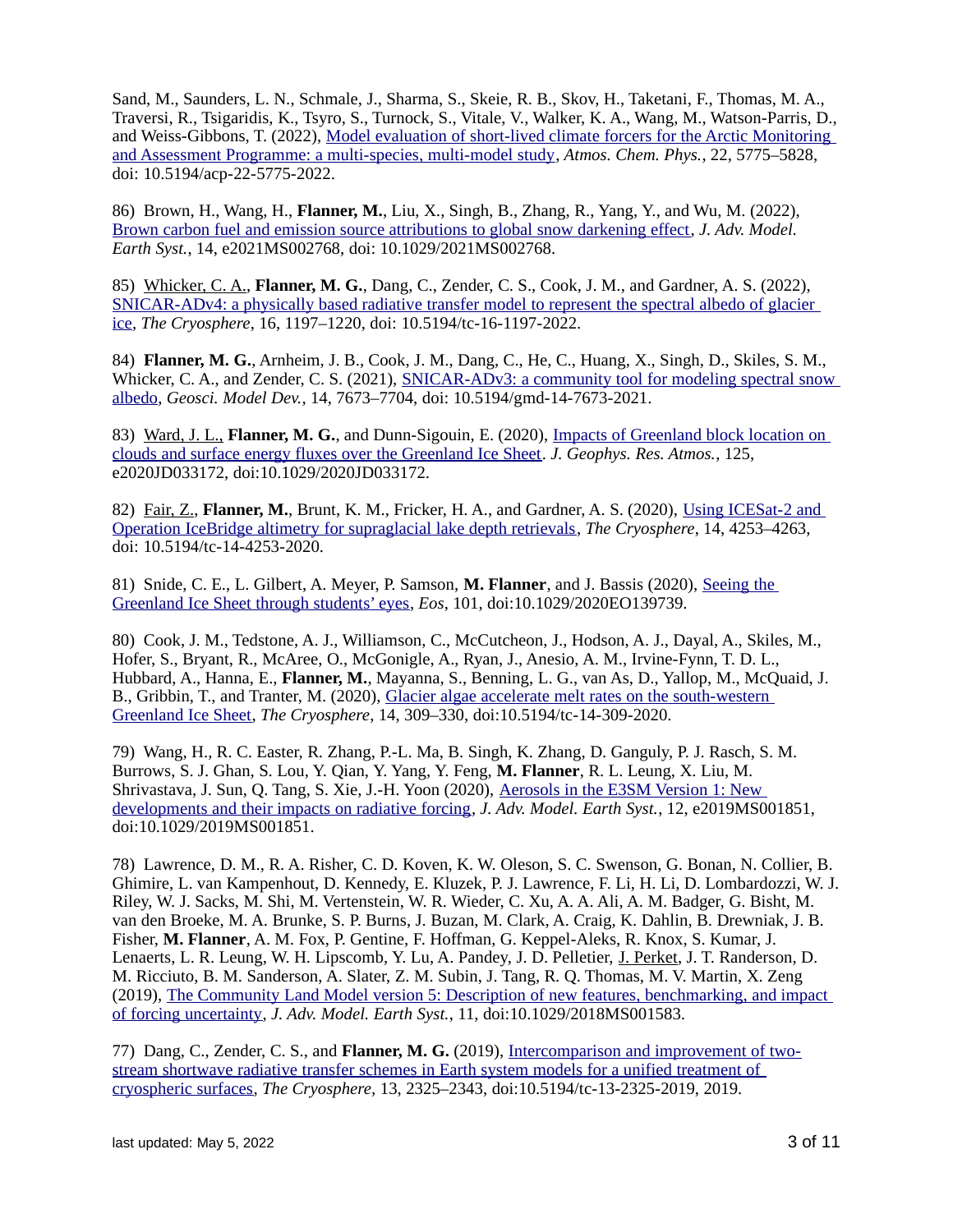76) Chen, Y.-H., X.L. Huang, X. H. Chen, and **M. G. Flanner** (2019), [The Effects of Surface Longwave](https://doi.org/10.1175/JCLI-D-18-0615.1)  [Spectral Emissivity on Atmospheric Circulation and Convection over the Sahara and Sahel,](https://doi.org/10.1175/JCLI-D-18-0615.1) *J. Climate*, 32(15), 4873-4890, doi:10.1175/JCLI-D-18-0615.1.

75) Schneider, A., **Flanner, M.**, De Roo, R., and Adolph, A. (2019), [Monitoring of snow surface near](https://doi.org/10.5194/tc-13-1753-2019)[infrared bidirectional reflectance factors with added light-absorbing particles,](https://doi.org/10.5194/tc-13-1753-2019) *The Cryosphere*, 13, 1753- 1766, doi:10.5194/tc-13-1753-2019.

74) Rasch, P. J., S. Xie, P.‐L. Ma, W. Lin, H. Wang, Q. Tang, S. M. Burrows, P. Caldwell, K. Zhang, R. C. Easter, P. Cameron‐Smith, B. Singh, H. Wan, J.‐C. Golaz, B. E. Harrop, E. Roesler, J. Bacmeister, V. E. Larson, K. J. Evans, Y. Qian, M. Taylor, L. R. Leung, Y. Zhang, L. Brent, M. Branstetter, C. Hannay, S. Mahajan, A. Mametjanov, R. Neale, J. H. Richter, J.‐H. Yoon, C. S. Zender, D. Bader, **M. Flanner**, J. G. Foucar, R. Jacob, N. Keen, S. A. Klein, X. Liu, A.G. Salinger, M. Shrivastava, Y. Yang (2019), [An](https://doi.org/10.1029/2019MS001629)  [Overview of the Atmospheric Component of the Energy Exascale Earth System Model,](https://doi.org/10.1029/2019MS001629) *J. Adv. Model. Earth Syst.*, 11, 2377– 2411, doi:10.1029/2019MS001629.

73) Golaz, J.‐C., P. M. Caldwell, L. P. Van Roekel, M. R. Petersen, Q. Tang, J. D. Wolfe, G. Abeshu, V. Anantharaj, X. S. Asay‐Davis, D. C. Bader, S. A. Baldwin, G. Bisht, P. A. Bogenschutz, M. Branstetter, M. A. Brunke, S. R. Brus, S. M. Burrows, P. J. Cameron‐Smith, A. S. Donahue, M. Deakin, R. C. Easter, K. J. Evans, Y. Feng, **M. Flanner**, J. G. Foucar, J. G. Fyke, B. M. Griffin, C. Hannay, B. E. Harrop, M. J. Hoffman, E. C. Hunke, R. L. Jacob, D. W. Jacobsen, N. Jeffery, P. W. Jones, N. D. Keen, S. A. Klein, V. E. Larson, L. R. Leung, H.-Y. Li, W. Lin, W. H. Lipscomb, P.-L. Ma, S. Mahajan, M. E. Maltrud, A. Mametjanov, J. L. McClean, R. B. McCoy, R. B. Neale, S. F. Price, Y. Qian, P. J. Rasch, J. E. J. R. Eyre, W. J. Riley, T. D. Ringler, A. F. Roberts, E. L. Roesler, A. G. Salinger, Z. Shaheen, X. Shi, B. Singh, J. Tang, M. A. Taylor, P. E. Thornton, A. K. Turner, M. Veneziani, H. Wan, H. Wang, S. Wang, D. N. Williams, P. J. Wolfram, P. H. Worley, S. Xie, Y. Yang, J.-H. Yoon, M. D. Zelinka, C. S. Zender, X. Zeng, C. Zhang, K. Zhang, Y. Zhang, X. Zheng, T. Zhou, Q. Zhu (2019), [The DOE E3SM coupled model](https://doi.org/10.1029/2018MS001603)  [version 1: Overview and evaluation at standard resolution,](https://doi.org/10.1029/2018MS001603) *J. Adv. Model. Earth Syst.*, 11, 2089– 2129, doi:10.1029/2018MS001603.

72) Sun, T., Liu, L., **Flanner, M. G.**, Kirchstetter, T. W., Jiao, C., Preble, C. V., Chang, W. L., and Bond, T. C. (2019), [Constraining a historical black carbon emission inventory of the United States for 1960–](https://doi.org/10.1029/2018JD030201) [2000,](https://doi.org/10.1029/2018JD030201) *J. Geophys. Res. Atmos.*, 124, 4004–4025, doi:10.1029/2018JD030201.

71) Krinner, G., Derksen, C., Essery, R., **Flanner, M.**, Hagemann, S., Clark, M., Hall, A., Rott, H., Brutel-Vuilmet, C., Kim, H., Ménard, C. B., Mudryk, L., Thackeray, C., Wang, L., Arduini, G., Balsamo, G., Bartlett, P., Boike, J., Boone, A., Chéruy, F., Colin, J., Cuntz, M., Dai, Y., Decharme, B., Derry, J., Ducharne, A., Dutra, E., Fang, X., Fierz, C., Ghattas, J., Gusev, Y., Haverd, V., Kontu, A., Lafaysse, M., Law, R., Lawrence, D., Li, W., Marke, T., Marks, D., Ménégoz, M., Nasonova, O., Nitta, T., Niwano, M., Pomeroy, J., Raleigh, M. S., Schaedler, G., Semenov, V., Smirnova, T. G., Stacke, T., Strasser, U., Svenson, S., Turkov, D., Wang, T., Wever, N., Yuan, H., Zhou, W., Zhu, D. (2018), [ESM-SnowMIP:](https://doi.org/10.5194/gmd-11-5027-2018)  [assessing snow models and quantifying snow-related climate feedbacks,](https://doi.org/10.5194/gmd-11-5027-2018) *Geosci. Model Dev.*, 11, 5027- 5049, doi: 10.5194/gmd-11-5027-2018.

70) *Li, Y.* and **Flanner, M. G.** (2018), [Investigating the impact of aerosol deposition on snowmelt over](https://doi.org/10.5194/acp-18-16005-2018)  [the Greenland Ice Sheet using a large-ensemble kernel,](https://doi.org/10.5194/acp-18-16005-2018) *Atmos. Chem. Phys.*, 18, 16005-16018, doi:10.5194/acp-18-16005-2018.

69) Skiles, S. M., **Flanner, M.**, Cook, J. M., Dumont, M., and Painter, T. H. (2018), [Radiative forcing by](https://doi.org/10.1038/s41558-018-0296-5) [light-absorbing particles in snow,](https://doi.org/10.1038/s41558-018-0296-5) *Nature Climate Change*, 8, 964-97, doi:10.1038/s41558-018-0296-5.

68) Krinner, G. and **Flanner, M. G.** (2018), [Striking stationarity of large-scale climate model bias](https://doi.org/10.1073/pnas.1807912115)  [patterns under strong climate change,](https://doi.org/10.1073/pnas.1807912115) *Proc. Nat. Acad. Sci.*, 115, 38, 9462–9466, doi: 10.1073/pnas.1807912115.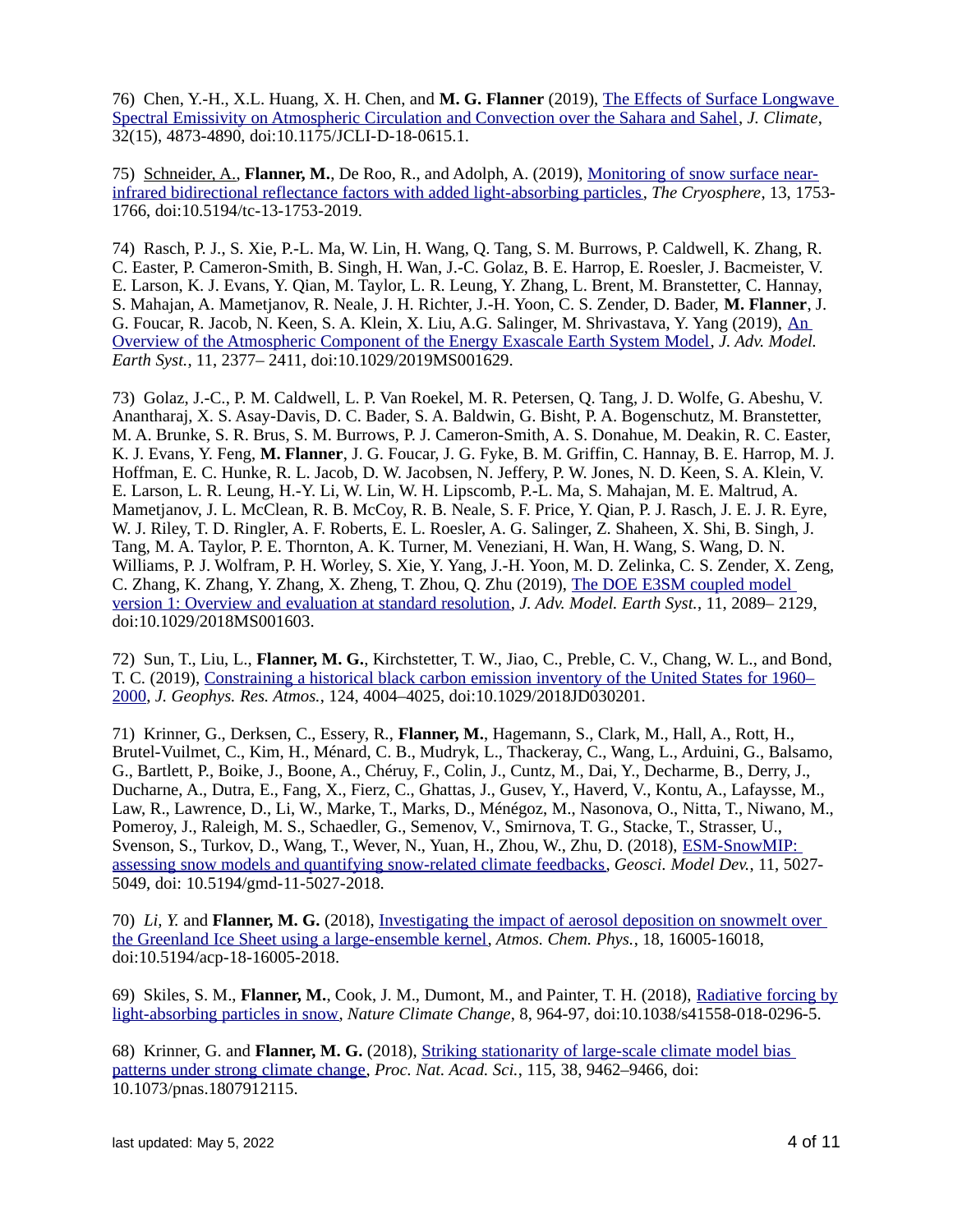67) He, C., **Flanner, M. G.**, Chen, F., Barlage, M., Liou, K. N., Kang, S., Ming, J., and Qian, Y. (2018), [Black carbon-induced snow albedo reduction over the Tibetan Plateau: uncertainties from snow grain](https://doi.org/10.5194/acp-18-11507-2018)  [shape and aerosol–snow mixing state based on an updated SNICAR model,](https://doi.org/10.5194/acp-18-11507-2018) *Atmos. Chem. Phys.,* 18, 11507-11527, doi:10.5194/acp-18-11507-2018.

66) Smith, B. E., A. Gardner, A. Schneider, and **M. Flanner** (2018), [Modeling biases in laser-altimetry](https://doi.org/10.1016/j.rse.2018.06.012)  [measurements caused by scattering of green light in snow,](https://doi.org/10.1016/j.rse.2018.06.012) *Remote Sens. Environ.*, 215, 398-410, doi:10.1016/j.rse.2018.06.012.

65) Ward, J. L., **Flanner, M. G.**, Bergin, M., Dibb, J. E., Polashenski, C. M., Soja, A. J., and Thomas, J. L. (2018), Modeled response of Greenland snowmelt to the presence of biomass burning-based absorbing [aerosols in the atmosphere and snow,](https://doi.org/10.1029/2017JD027878) *J. Geophys. Res. Atmos.*, 123, 6122–6141, doi:10.1029/2017JD027878.

64) Matsui, H., Mahowald, N. M., Moteki, N., Hamilton, D. S., Ohata, S., Yoshida, A., Koike, M., Scanza, R. A., and **Flanner, M. G.** (2018), [Anthropogenic combustion iron as a complex climate forcer,](https://doi.org/10.1038/s41467-018-03997-0) *Nature Communications*, 9, 1593, doi:10.1038/s41467-018-03997-0.

63) Singh, D., **Flanner, M. G.**, and Millour, E. (2018), [Improvement of Mars surface snow albedo](https://doi.org/10.1002/2017JE005368)  [modeling in LMD Mars GCM with SNICAR,](https://doi.org/10.1002/2017JE005368) *J. Geophys. Res. Planets*, 123, 780–791, doi:10.1002/2017JE005368.

62) Huang, X., X. Chen, M. Flanner, P. Yang, D. Feldman, and C. Kuo (2018), *Improved representation* of surface spectral emissivity in a global climate model and its impact on simulated climate, *J. Climate*, 31, 3711–3727, doi:10.1175/JCLI-D-17-0125.1.

61) **Flanner, M. G.**, Huang, X., Chen, X., and Krinner, G. (2018), [Climate response to negative](https://doi.org/10.1002/2017GL076668)  [greenhouse gas radiative forcing in polar winter,](https://doi.org/10.1002/2017GL076668) *Geophys. Res. Lett.*, 45, 1997–2004, doi:10.1002/2017GL076668.

60) Schneider, A., **Flanner, M.**, and Perket, J. (2018), [Multidecadal variability in surface albedo](https://doi.org/10.1002/2017GL076293)  [feedback across CMIP5 models,](https://doi.org/10.1002/2017GL076293) *Geophys. Res. Lett.*, 45, 1972–1980, doi:10.1002/2017GL076293.

59) Kuo, C., Feldman, D. R., Huang, X., **Flanner, M.**, Yang, P., and Chen, X. (2018), [Time-dependent](https://doi.org/10.1002/2017JD027595)  [cryospheric longwave surface emissivity feedback in the Community Earth System Model,](https://doi.org/10.1002/2017JD027595) *J. Geophys. Res. Atmos.*, 123, 789–813, doi:10.1002/2017JD027595.

58) Kuo, C.-P., Yang, P., Huang, X., Feldman, D., **Flanner, M.**, Kuo, C., and Mlawer, E. J. (2017), [Impact of multiple scattering on longwave radiative transfer involving clouds,](https://doi.org/10.1002/2017MS001117) *J. Adv. Model. Earth Syst.,* 9, 3082–3098, doi: 10.1002/2017MS001117.

57) Cook, J. M., Hodson, A. J., Gardner, A. S., **Flanner, M.**, Tedstone, A. J., Williamson, C., Irvine-Fynn, T. D. L., Nilsson, J., Bryant, R., and Tranter, M. (2017), [Quantifying bioalbedo: a new physically](https://www.the-cryosphere.net/11/2611/2017/)  [based model and discussion of empirical methods for characterising biological influence on ice and snow](https://www.the-cryosphere.net/11/2611/2017/) [albedo,](https://www.the-cryosphere.net/11/2611/2017/) *The Cryosphere*, 11, 2611-2632, doi: 10.5194/tc-11-2611-2017.

56) Thomas, J. L., Polashenski, C. M., Soja, A. J., Marelle, L., Casey, K. A., Choi, H. D., Raut, J.-C., Wiedinmyer, C. and Emmons, L. K., Fast, J. D., Pelon, J., Law, K. S., **Flanner, M. G.**, and Dibb, J. E. (2017), [Quantifying black carbon deposition over the Greenland ice sheet from forest fires in Canada,](http://dx.doi.org/10.1002/2017GL073701) *Geophys. Res. Lett.*, 44, 7965–7974, doi:10.1002/2017GL073701.

55) Myhre, G., Aas, W., Cherian, R., Collins, W., Faluvegi, G., **Flanner, M.**, Forster, P., Hodnebrog, Ø., Klimont, Z., Lund, M. T., Mülmenstädt, J., Lund Myhre, C., Olivié, D., Prather, M., Quaas, J., Samset, B. H., Schnell, J. L., Schulz, M., Shindell, D., Skeie, R. B., Takemura, T., and Tsyro, S. (2017), [Multi-model](http://www.atmos-chem-phys.net/17/2709/2017/) [simulations of aerosol and ozone radiative forcing due to anthropogenic emission changes during the](http://www.atmos-chem-phys.net/17/2709/2017/)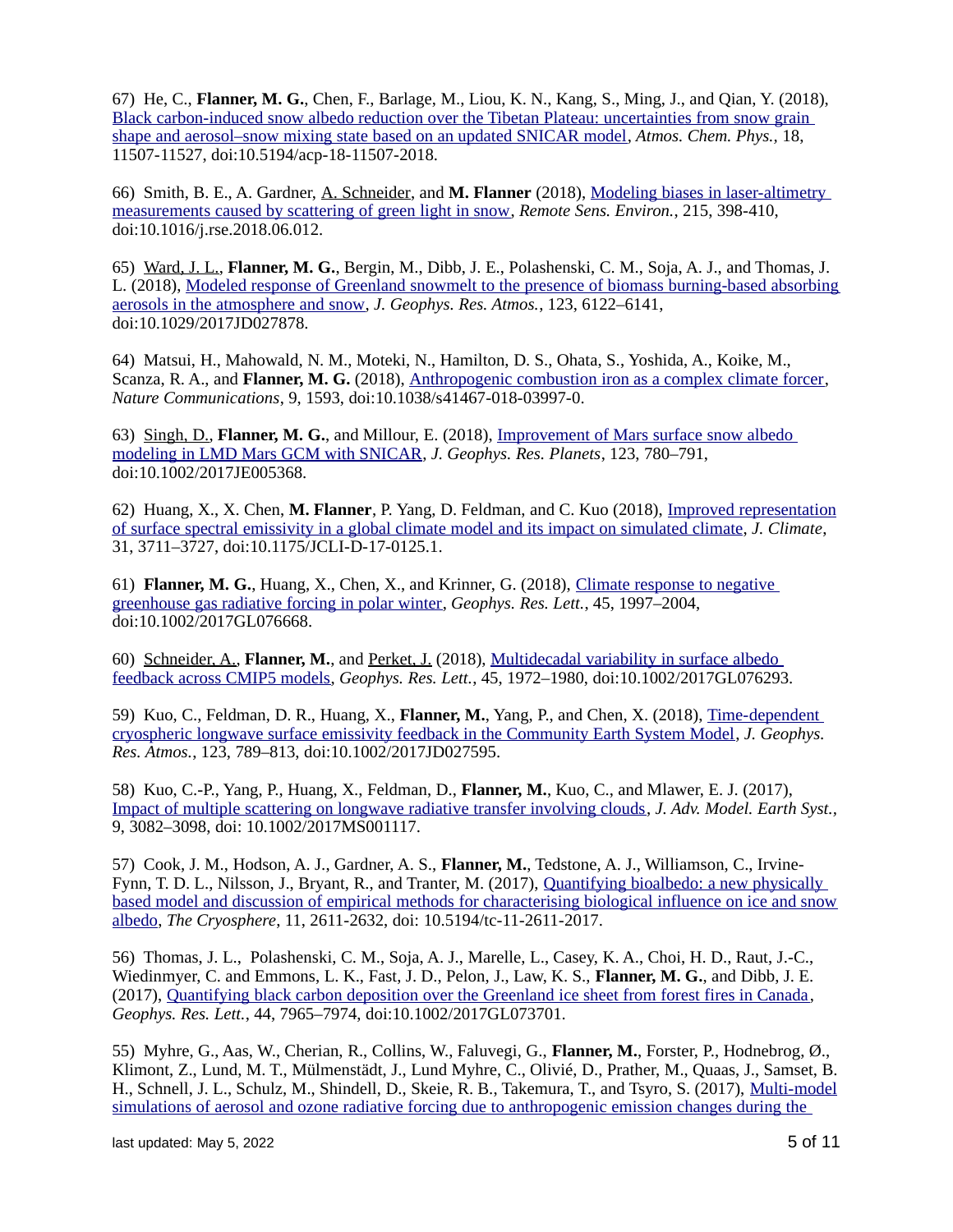[period 1990–2015,](http://www.atmos-chem-phys.net/17/2709/2017/) *Atmos. Chem. Phys.*, 17, 2709-2720, doi:10.5194/acp-17-2709-2017.

54) Schmale, J., **Flanner, M.**, Kang, S., Sprenger, M., Zhang, Q., Guo, J., Li, Y., Schwikowski, M., Farinotti, D. (2017), [Modulation of snow reflectance and snowmelt from Central Asian glaciers by](http://dx.doi.org/10.1038/srep40501)  [anthropogenic black carbon,](http://dx.doi.org/10.1038/srep40501) *Scientific Reports*, 7, doi:10.1038/srep40501.

53) Chen, X. H., X. L. Huang, C. Y. Jiao, **M. G. Flanner**, T, Raeker and B. Palen (2017), [Running](http://dx.doi.org/10.1016/j.cageo.2016.09.014)  [climate model on a commercial cloud computing environment: A case study using Community Earth](http://dx.doi.org/10.1016/j.cageo.2016.09.014)  [System Model \(CESM\) on Amazon AWS,](http://dx.doi.org/10.1016/j.cageo.2016.09.014) *Computers & Geosciences*, 98, 21-25, doi:10.1016/j.cageo.2016.09.014.

52) Singh, D. and **M. G. Flanner** (2016), [An improved carbon dioxide snow spectral albedo model:](http://dx.doi.org/10.1002/2016JE005040)  [Application to Martian conditions,](http://dx.doi.org/10.1002/2016JE005040) *J. Geophys. Res. Planets*, 121, 2037–2054, doi:10.1002/2016JE005040.

51) van den Hurk, B., Kim, H., Krinner, G., Seneviratne, S. I., Derksen, C., Oki, T., Douville, H., Colin, J., Ducharne, A., Cheruy, F., Viovy, N., Puma, M. J., Wada, Y., Li, W., Jia, B., Alessandri, A., Lawrence, D. M., Weedon, G. P., Ellis, R., Hagemann, S., Mao, J., **Flanner, M. G.**, Zampieri, M., Materia, S., Law, R. M., and Sheffield, J. (2016), *LS3MIP* (v1.0) contribution to CMIP6: the Land Surface, Snow and Soil [moisture Model Intercomparison Project – aims, setup and expected outcome,](http://www.geosci-model-dev.net/9/2809/2016/) *Geosci. Model Dev.*, 9, 2809-2832, doi:10.5194/gmd-9-2809-2016.

50) Mahmood, R., K. von Salzen, **M. Flanner**, M. Sand, J. Langner, H. Wang, and L. Huang (2016), [Seasonality of global and Arctic black carbon processes in the Arctic Monitoring and Assessment](http://dx.doi.org/10.1002/2016JD024849)  [Programme models,](http://dx.doi.org/10.1002/2016JD024849) *J. Geophys. Res. Atmos.*, 121, 7100–7116, doi:10.1002/2016JD024849.

49) Wobus, C., **Flanner, M.**, Sarofim, M. C., Moura, M. C. P. and Smith, S. J. (2016), [Future Arctic](http://dx.doi.org/10.1002/2016EF000361)  [temperature change resulting from a range of aerosol emissions scenarios,](http://dx.doi.org/10.1002/2016EF000361) *Earth's Future*, 4, 270–281, doi:10.1002/2016EF000361.

48) Arnold S. R., K. S. Law, C. A. Brock, J. L. Thomas, S. M. Starkweather, K. von Salzen, A. Stohl, S. Sharma, M. T. Lund, **M. G. Flanner**, T. Petäjä, H. Tanimoto, J. Gamble, J. E. Dibb, M. Melamed, N. Johnson, M. Fidel, V.-P. Tynkkynen, A. Baklanov, S. Eckhardt, S. A. Monks, J. Browse, H. Bozem (2016), [Arctic air pollution: Challenges and opportunities for the next decade,](http://www.elementascience.org/articles/104) *Elem. Sci. Anth.*, 4, 000104, doi: 10.12952/journal.elementa.000104.

47) Jiao C., and **M. G. Flanner** (2016), [Changing black carbon transport to the Arctic from present day](http://dx.doi.org/10.1002/2015JD023964)  [to the end of 21st century,](http://dx.doi.org/10.1002/2015JD023964) *J. Geophys. Res. Atmos.*, 121, 4734–4750, doi:10.1002/2015JD023964.

46) Sand, M., T. K. Berntsen, K. von Salzen, **M. G. Flanner**, J. Langner, and D. G. Victor (2016), [Response of Arctic temperature to changes in emissions of short-lived climate forcers,](http://dx.doi.org/10.1038/nclimate2880) *Nature Clim. Change*, 6, 286-290, doi: 10.1038/nclimate2880.

45) Polashenski, C. M., J. E. Dibb, **M. G. Flanner**, J. Y. Chen, Z. R. Courville, A. M. Lai, J. J. Schauer, M. M. Shafer, and M. Bergin (2015), [Neither dust nor black carbon causing apparent albedo decline in](http://dx.doi.org/10.1002/2015GL065912)  [Greenland's dry snow zone: Implications for MODIS C5 surface reflectance,](http://dx.doi.org/10.1002/2015GL065912) *Geophys. Res. Lett.*, 42, 9319–9327, doi:10.1002/2015GL065912.

44) Singh, D., **Flanner, M. G.**, and Perket, J. (2015), [The global land shortwave cryosphere radiative](http://www.the-cryosphere.net/9/2057/2015/tc-9-2057-2015.html)  [effect during the MODIS era,](http://www.the-cryosphere.net/9/2057/2015/tc-9-2057-2015.html) *The Cryosphere*, 9, 2057-2070, doi:10.5194/tc-9-2057-2015.

43) Eckhardt, S., Quennehen, B., Olivié, D. J. L., Berntsen, T. K., Cherian, R., Christensen, J. H., Collins, W., Crepinsek, S., Daskalakis, N., **Flanner, M.**, Herber, A., Heyes, C., Hodnebrog, Ø., Huang, L., Kanakidou, M., Klimont, Z., Langner, J., Law, K. S., Lund, M. T., Mahmood, R., Massling, A., Myriokefalitakis, S., Nielsen, I. E., Nøjgaard, J. K., Quaas, J., Quinn, P. K., Raut, J.-C., Rumbold, S. T.,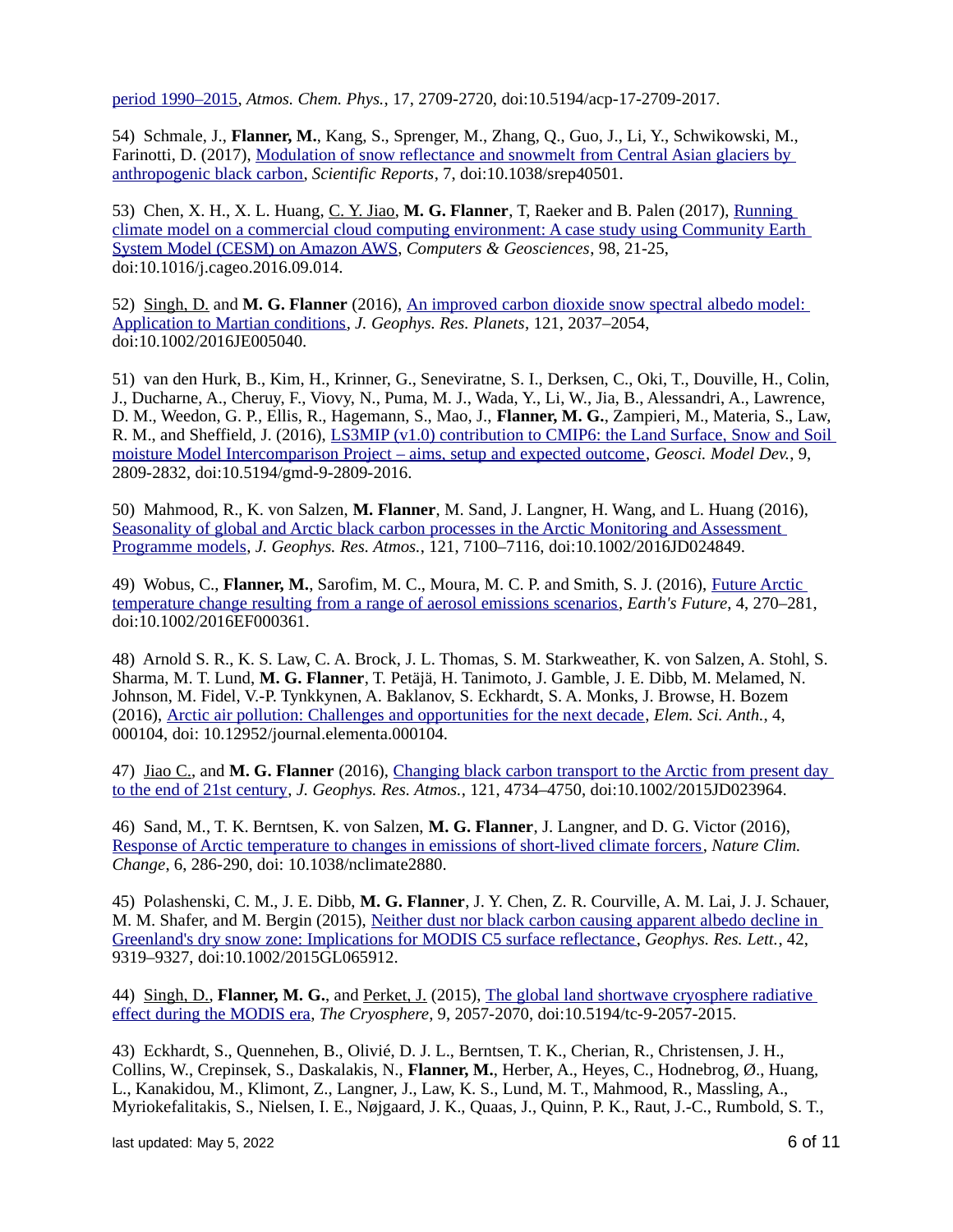Schulz, M., Sharma, S., Skeie, R. B., Skov, H., Uttal, T., von Salzen, K., and Stohl, A. (2015), [Current](http://www.atmos-chem-phys.net/15/9413/2015/acp-15-9413-2015.html)  [model capabilities for simulating black carbon and sulfate concentrations in the Arctic atmosphere: a](http://www.atmos-chem-phys.net/15/9413/2015/acp-15-9413-2015.html)  [multi-model evaluation using a comprehensive measurement data set,](http://www.atmos-chem-phys.net/15/9413/2015/acp-15-9413-2015.html) *Atmos. Chem. Phys.*, 15, 9413- 9433, doi:10.5194/acp-15-9413-2015.

42) Oaida, C. M, Y. Xue, **M. G. Flanner**, S. M. Skiles, F. De Sales, and T. H. Painter (2015), [Improving](http://dx.doi.org/10.1002/2014JD022444)  [snow albedo processes in WRF/SSiB regional climate model to assess impact of dust and black carbon in](http://dx.doi.org/10.1002/2014JD022444) [snow on surface energy balance and hydrology over western U.S.,](http://dx.doi.org/10.1002/2014JD022444) *J. Geophys. Res. Atmos.*, 120, 3228– 3248. doi: 10.1002/2014JD022444.

41) Qian, Y., T. J. Yasunari, S. J. Doherty, **M. G. Flanner**, W. K. M. Lau, J. Ming, H. Wang, M. Wang, S. G. Warren, and R. Zhang (2015), [Light-absorbing particles in snow and ice: Measurement and modeling](http://dx.doi.org/10.1007/s00376-014-0010-0)  [of climatic and hydrological impact,](http://dx.doi.org/10.1007/s00376-014-0010-0) *Advances in Atmospheric Sciences*, 32, 1, 64-91, doi: 10.1007/s00376-014-0010-0.

40) Doherty, S. J., Bitz, C. M., and **Flanner, M. G.** (2014), [Biases in modeled surface snow BC mixing](http://www.atmos-chem-phys.net/14/11697/2014/)  [ratios in prescribed-aerosol climate model runs,](http://www.atmos-chem-phys.net/14/11697/2014/) *Atmos. Chem. Phys.*, 14, 11697-11709, doi:10.5194/acp-14-11697-2014.

39) Zhao, C., Hu, Z., Qian, Y., Ruby Leung, L., Huang, J., Huang, M., Jin, J., **Flanner, M. G.**, Zhang, R., Wang, H., Yan, H., Lu, Z., and Streets, D. G. (2014), [Simulating black carbon and dust and their radiative](http://www.atmos-chem-phys.net/14/11475/2014/) [forcing in seasonal snow: a case study over North China with field campaign measurements,](http://www.atmos-chem-phys.net/14/11475/2014/) *Atmos. Chem. Phys.*, 14, 11475-11491, doi:10.5194/acp-14-11475-2014.

38) Young, C. L., I. N. Sokolik, **M. G. Flanner**, and J. Dufek (2014), [Surface radiative impacts of ash](http://dx.doi.org/10.1002/2014JD021949)  [deposits from the 2009 eruption of Redoubt volcano,](http://dx.doi.org/10.1002/2014JD021949) *J. Geophys. Res. Atmos.*, 119, 11387-11397, doi:10.1002/2014JD021949.

37) Chen, X., X. Huang, and **M. G. Flanner** (2014), [Sensitivity of modeled far-IR radiation budgets in](http://dx.doi.org/10.1002/2014GL061216)  [polar continents to treatments of snow surface and ice cloud radiative properties,](http://dx.doi.org/10.1002/2014GL061216) *Geophys. Res. Lett.*, 41, 6530–6537, doi:10.1002/2014GL061216.

36) **Flanner, M. G.**, A. S. Gardner, S. Eckhardt, A. Stohl, J. Perket (2014), [Aerosol radiative forcing](http://dx.doi.org/10.1002/2014JD021977)  [from the 2010 Eyjafjallajökull volcanic eruptions,](http://dx.doi.org/10.1002/2014JD021977) *J. Geophys. Res. Atmos.*, 119, 9481–9491, doi: 10.1002/2014JD021977.

35) Lin, G., J. E. Penner, **M. G. Flanner**, S. Sillman, L. Xu, and C. Zhou (2014), [Radiative forcing of](http://dx.doi.org/10.1002/2013JD021186)  [organic aerosol in the atmosphere and on snow: Effects of SOA and brown carbon,](http://dx.doi.org/10.1002/2013JD021186) *J. Geophys. Res. Atmos.*, 119, 7453–7476, doi:10.1002/2013JD021186.

34) Qian, Y., H. Wang, R. Zhang, **M. G. Flanner**, and P. J. Rasch (2014) [A sensitivity study on modeling](http://iopscience.iop.org/1748-9326/9/6/064001) [black carbon in snow and its radiative forcing over the Arctic and Northern China,](http://iopscience.iop.org/1748-9326/9/6/064001) *Environ. Res. Lett.*, 9, 064001, doi:10.1088/1748-9326/9/6/064001.

33) Perket, J., **M. G. Flanner**, and J. E. Kay (2014), [Diagnosing shortwave cryosphere radiative effect](http://dx.doi.org/10.1002/2013JD021139)  [and its 21st century evolution in CESM,](http://dx.doi.org/10.1002/2013JD021139) *J. Geophys. Res. Atmos*., 119, 1356–1362, doi:10.1002/2013JD021139.

32) Jiao, C., **Flanner, M. G.**, Balkanski, Y., Bauer, S. E., Bellouin, N., Berntsen, T. K., Bian, H., Carslaw, K. S., Chin, M., De Luca, N., Diehl, T., Ghan, S. J., Iversen, T., Kirkevåg, A., Koch, D., Liu, X., Mann, G. W., Penner, J. E., Pitari, G., Schulz, M., Seland, Ø., Skeie, R. B., Steenrod, S. D., Stier, P., Takemura, T., Tsigaridis, K., van Noije, T., Yun, Y., and Zhang, K. (2014), [An AeroCom assessment of black carbon](http://www.atmos-chem-phys.net/14/2399/2014/)  [in Arctic snow and sea ice,](http://www.atmos-chem-phys.net/14/2399/2014/) *Atmos. Chem. Phys.*, 14, 2399-2417, doi:10.5194/acp-14-2399-2014.

31) Kay, J. E., B. Medeiros, Y.-T. Hwang, A. Gettelman, J. Perket, and **M. G. Flanner** (2014), [Processes](http://dx.doi.org/10.1002/2013GL058315) 

last updated: May 5, 2022  $\sim$  7 of 11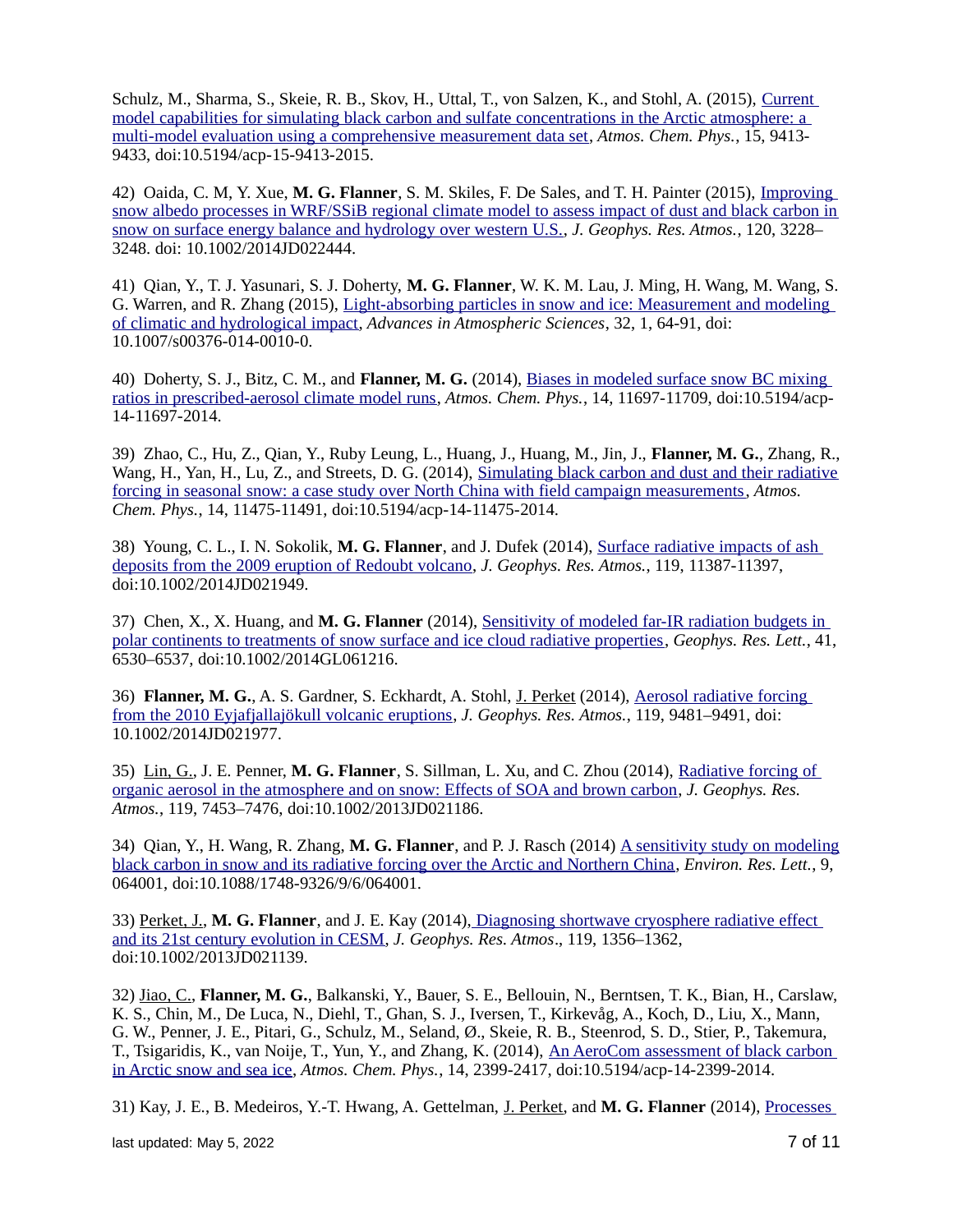[controlling Southern Ocean shortwave climate feedbacks in CESM,](http://dx.doi.org/10.1002/2013GL058315) *Geophys. Res. Lett.*, 41, 616–622, doi:10.1002/2013GL058315.

30) N. Mahowald, S. Albani, J. F. Kok, S. Engelstaeder, R. Scanza, D. S. Ward, **M. G. Flanner** (2014), [The size distribution of desert dust aerosols and its impact on the Earth system,](http://dx.doi.org/10.1016/j.aeolia.2013.09.002) *Aeolian Research*, 15, 53–71, doi: 10.1016/j.aeolia.2013.09.002.

29) Painter, T. H., **M. G. Flanner**, G. Kaser, B. Marzeion, R. A. VanCuren, and W. Abdalati (2013), [End](http://www.pnas.org/content/early/2013/08/28/1302570110.abstract)  [of the Little Ice Age in the Alps forced by industrial black carbon,](http://www.pnas.org/content/early/2013/08/28/1302570110.abstract) *Proc. Natl. Acad. Sci.*, 110, 15216- 15221, 10.1073/pnas.1302570110.

28) Bond, T. C., S. J. Doherty, D. W. Fahey, P. M. Forster, T. Berntsen, B. J. DeAngelo, **M. G. Flanner**, S. Ghan, B. Kärcher, D. Koch, S. Kinne, Y. Kondo, P. K. Quinn, M. C. Sarofim, M. G. Schultz, M. Schulz, C. Venkataraman, H. Zhang, S. Zhang, N. Bellouin, S. K. Guttikunda, P. K. Hopke, M. Z. Jacobson, J. W. Kaiser, Z. Klimont, U. Lohmann, J. P. Schwarz, D. Shindell, T. Storelvmo, S. G. Warren, and C. S. Zender (2013), Bounding the role of black carbon in the climate system: A scientific [assessment](http://dx.doi.org/10.1002/jgrd.50171)*, J. Geophys. Res. Atmos.*, 118, 5380–5552, doi: 10.1002/jgrd.50171.

27) **Flanner, M. G.** (2013), [Arctic climate sensitivity to local black carbon,](http://dx.doi.org/10.1002/jgrd.50176) *J. Geophys. Res. Atmos.*, 118, 1840–1851, doi:10.1002/jgrd.50176.

26) Shindell, D. T., J.-F. Lamarque, M. Schulz, **M. Flanner**, C. Jiao, M. Chin, P. J. Young, Y. H. Lee, L. Rotstayn, N. Mahowald, G. Milly, G. Faluvegi, Y. Balkanski, W. J. Collins, A. J. Conley, S. Dalsoren, R. Easter, S. Ghan, L. Horowitz, X. Liu, G. Myhre, T. Nagashima, V. Naik, S. T. Rumbold, R. Skeie, K. Sudo, S. Szopa, T. Takemura, A. Voulgarakis, J.-H. Yoon, and F. Lo (2013), Radiative forcing in the [ACCMIP historical and future climate simulations,](http://www.atmos-chem-phys.net/13/2939/2013/) *Atmos. Chem. Phys.*, 13, 2939-2974, doi:10.5194/acp-13-2939-2013.

25) Lee, Y. H., J.-F. Lamarque, **M. G. Flanner**, C. Jiao, D. T. Shindell, T. Berntsen, M. M. Bisiaux, J. Cao, W. J. Collins, M. Curran, R. Edwards, G. Faluvegi, S. Ghan, L. W. Horowitz, J. R. McConnell, J. Ming, G. Myhre, T. Nagashima, V. Naik, S. T. Rumbold, R. B. Skeie, K. Sudo, T. Takemura, F. Thevenon, B. Xu and J.-H. Yoon (2013), [Evaluation of preindustrial to present-day black carbon and its](http://www.atmos-chem-phys.net/13/2607/2013/)   [albedo forcing from Atmospheric Chemistry and Climate Model Intercomparison Project \(ACCMIP\),](http://www.atmos-chem-phys.net/13/2607/2013/) *Atmos. Chem. Phys.*, 13, 2607-2634, doi:10.5194/acp-13-2607-2013.

24) Sterle, K. M., J. R. McConnell, J. Dozier, R. Edwards, and **M. G. Flanner** (2013), [Retention and](http://www.the-cryosphere.net/7/365/2013/tc-7-365-2013.html)  [radiative forcing of black carbon in eastern Sierra Nevada snow,](http://www.the-cryosphere.net/7/365/2013/tc-7-365-2013.html) *The Cryosphere*, 7, 365-374, doi:10.5194/tc-7-365-2013.

23) Zhou, C., J. E. Penner, **M. G. Flanner**, M. M. Bisiaux, R. Edwards, and J. R. McConnell (2012), [Transport of black carbon to polar regions: Sensitivity and forcing by black carbon,](http://dx.doi.org/10.1029/2012GL053388) *Geophys. Res. Lett.*, 39, L22804, doi:10.1029/2012GL053388.

22) **Flanner, M. G.**, X. Liu, C. Zhou, J. E. Penner, and C. Jiao (2012), [Enhanced solar energy absorption](http://www.atmos-chem-phys.net/12/4699/2012/acp-12-4699-2012.html)  [by internally-mixed black carbon in snow grains,](http://www.atmos-chem-phys.net/12/4699/2012/acp-12-4699-2012.html) *Atmos. Chem. Phys.*, 12, 4699-4721, doi:10.5194/acp-12-4699-2012.

21) Liu, X., Easter, R. C., Ghan, S. J., Zaveri, R., Rasch, P., Shi, X., Lamarque, J.-F., Gettelman, A., Morrison, H., Vitt, F., Conley, A., Park, S., Neale, R., Hannay, C., Ekman, A. M. L., Hess, P., Mahowald, N., Collins, W., Iacono, M. J., Bretherton, C. S., **Flanner, M. G.**, and Mitchell, D. (2012), [Toward a](http://www.geosci-model-dev.net/5/709/2012/gmd-5-709-2012.html)   [minimal representation of aerosols in climate models: description and evaluation in the Community](http://www.geosci-model-dev.net/5/709/2012/gmd-5-709-2012.html)  [Atmosphere Model CAM5,](http://www.geosci-model-dev.net/5/709/2012/gmd-5-709-2012.html) *Geosci. Model Dev.*, 5, 709-739, doi:10.5194/gmd-5-709-2012.

20) Lawrence, D. M., K. W. Oleson, **M. G. Flanner**, C. G. Fletcher, P. J. Lawrence, S. Levis, S. C. Swenson, and G. B. Bonan (2012), The CCSM4 land simulation, 1850–2005: [Assessment of surface](http://journals.ametsoc.org/doi/abs/10.1175/JCLI-D-11-00103.1)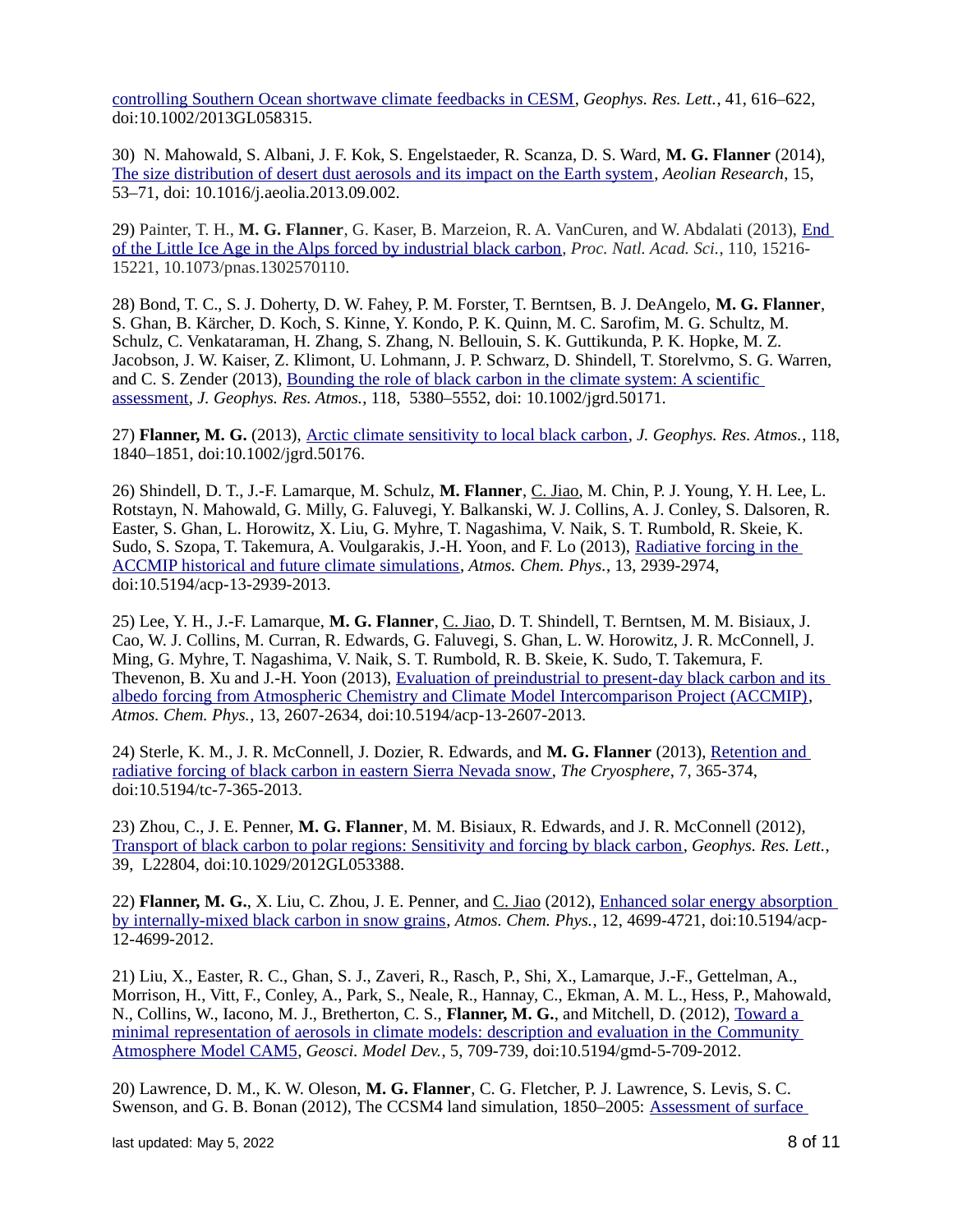[climate and new capabilities,](http://journals.ametsoc.org/doi/abs/10.1175/JCLI-D-11-00103.1) *J. Climate,* 25*,* 2240-2260, doi: 10.1175/JCLI-D-11-00103.1.

19) Mahowald, N., D. S. Ward, S. Kloster, **M. G. Flanner**, C. L. Heald, N. G. Heavens, P. G. Hess, J.-F. Lamarque, and P. Y. Chuang (2011), [Aerosol impacts on climate and biogeochemistry,](http://www.annualreviews.org/doi/abs/10.1146/annurev-environ-042009-094507) *Annu. Rev. Environ. Resour.*, 36, 45–74, doi: 10.1146/annurev-environ-042009-094507.

18) Lawrence, D., K. W. Oleson, **M. G. Flanner**, P. E. Thorton, S. C. Swenson, P. J. Lawrence, X. Zeng, Z.-L. Yang, S. Levis, K. Skaguchi, G. B. Bonan and A. G. Slater (2011), [Parameterization Improvements](http://james.agu.org/index.php/JAMES/article/viewArticle/v3n1)  [and Functional and Structural Advances in Version 4 of the Community Land Model,](http://james.agu.org/index.php/JAMES/article/viewArticle/v3n1) *J. Adv. Model. Earth Syst.*, 3, 27, doi:10.1029/JAMES.2011.3.45.

17) Kuipers Munneke, P., M. R. van den Broeke, J. T. M. Lenaerts, **M. G. Flanner**, A. S. Gardner, and W. J. van de Berg (2011), [A new albedo parameterization for use in climate models over the Antarctic ice](http://dx.doi.org/10.1029/2010JD015113) [sheet,](http://dx.doi.org/10.1029/2010JD015113) *J. Geophys. Res.*, 116, D05114, doi:10.1029/2010JD015113.

16) Qian, Y., **Flanner, M. G.**, Leung, L. R., and Wang, W. (2011), [Sensitivity studies on the impacts of](http://www.atmos-chem-phys.net/11/1929/2011/acp-11-1929-2011.html)  [Tibetan Plateau snowpack pollution on the Asian hydrological cycle and monsoon climate,](http://www.atmos-chem-phys.net/11/1929/2011/acp-11-1929-2011.html) *Atmos. Chem. Phys*., 11, 1929-1948, doi:10.5194/acp-11-1929-2011.

15) **Flanner, M. G.**, K. M. Shell, M. Barlage, D. K. Perovich, and M. A. Tschudi (2011), [Radiative](http://www.nature.com/ngeo/journal/v4/n3/abs/ngeo1062.html)   [forcing and albedo feedback from the Northern Hemisphere cryosphere between 1979 a nd 2008,](http://www.nature.com/ngeo/journal/v4/n3/abs/ngeo1062.html) *Nature Geosci.*, 4, 151-155, doi: 10.1038/ngeo1062.

14) Kaspari, S. D., M. Schwikowski, M. Gysel, **M. G. Flanner**, S. Kang, S. Hou, and P. A. Mayewski (2011), [Recent increase in black carbon concentrations from a Mt. Everest ice core spanning 1860–2000](http://dx.doi.org/10.1029/2010GL046096)  [AD,](http://dx.doi.org/10.1029/2010GL046096) *Geophys. Res. Lett.*, 38, L04703, doi:10.1029/2010GL046096.

13) Bond, T. C., C. Zarzycki, **M. G. Flanner**, and D. M. Koch (2011) [Quantifying immediate radiative](http://www.atmos-chem-phys.net/11/1505/2011/acp-11-1505-2011.html)  [forcing by black carbon and organic matter with the Specific Forcing Pulse,](http://www.atmos-chem-phys.net/11/1505/2011/acp-11-1505-2011.html) *Atmos. Chem. Phys.*, 11, 1505-1525, doi:10.5194/acp-11-1505-2011.

12) Mahowald, N. M., Kloster, S., Engelstaedter, S., Moore, J. K., Mukhopadhyay, S., McConnell, J. R., Albani, S., Doney, S. C., Bhattacharya, A., Curran, M. A. J., **Flanner, M. G.**, Hoffman, F. M., Lawrence, D. M., Lindsay, K., Mayewski, P. A., Neff, J., Rothenberg, D., Thomas, E., Thornton, P. E., and Zender, C. S (2010) [Observed 20th century desert dust variability: impact on climate and biogeochemistry,](http://www.atmos-chem-phys.net/10/10875/2010/acp-10-10875-2010.html) *Atmos. Chem. Phys.*, 10, 10875-10893.

11) Doughty, C. E., **M. G. Flanner,** and M. L. Goulden (2010) [Effect of smoke on sub-canopy shaded](http://dx.doi.org/10.1029/2009GB003670)  [light, canopy temperature, and carbon dioxide uptake in an Amazon rainforest,](http://dx.doi.org/10.1029/2009GB003670) *Global Biogeochem. Cycles,* 24, GB3015, doi:10.1029/2009GB003670.

10) Tosca, M. G., J. T. Randerson, C. S. Zender, **M. G. Flanner**, and P. J. Rasch (2010), [Do biomass](http://www.atmos-chem-phys.net/10/3515/2010/acp-10-3515-2010.html)  [burning aerosols intensify drought in equatorial Asia during El Niño?,](http://www.atmos-chem-phys.net/10/3515/2010/acp-10-3515-2010.html) *Atmos. Chem. Phys.,* 10, 3515- 3528*.*

9) **Flanner, M. G**., C. S. Zender, P. G. Hess, N. M. Mahowald, T. H. Painter, V. Ramanathan, and P. J. Rasch (2009), [Springtime warming and reduced snow cover from carbonaceous particles,](http://www.atmos-chem-phys.net/9/2481/2009/acp-9-2481-2009.html) *Atmos. Chem. Phys.,* 9, 2481-2497*.*

8) **Flanner, M. G.** (2009), [Integrating anthropogenic heat flux with global climate models,](http://dx.doi.org/10.1029/2008GL036465) *Geophys. Res. Lett.,* 36, L02801, doi:10.1029/2008GL036465.

7) Quinn, P. K., T. S. Bates, E. Baum, N. Doubleday, A. M. Fiore, **M. Flanner**, A. Fridlind, T. J. Garrett, D. Koch, S. Menon, D. Shindell, A. Stohl, and S. G. Warren (2008), [Short-lived pollutants in the Arctic:](http://www.atmos-chem-phys.net/8/1723/2008/acp-8-1723-2008.html)  [Their climate impact and possible mitigation strategies,](http://www.atmos-chem-phys.net/8/1723/2008/acp-8-1723-2008.html) *Atmos. Chem. Phys.*, 8**,** 1723-1735.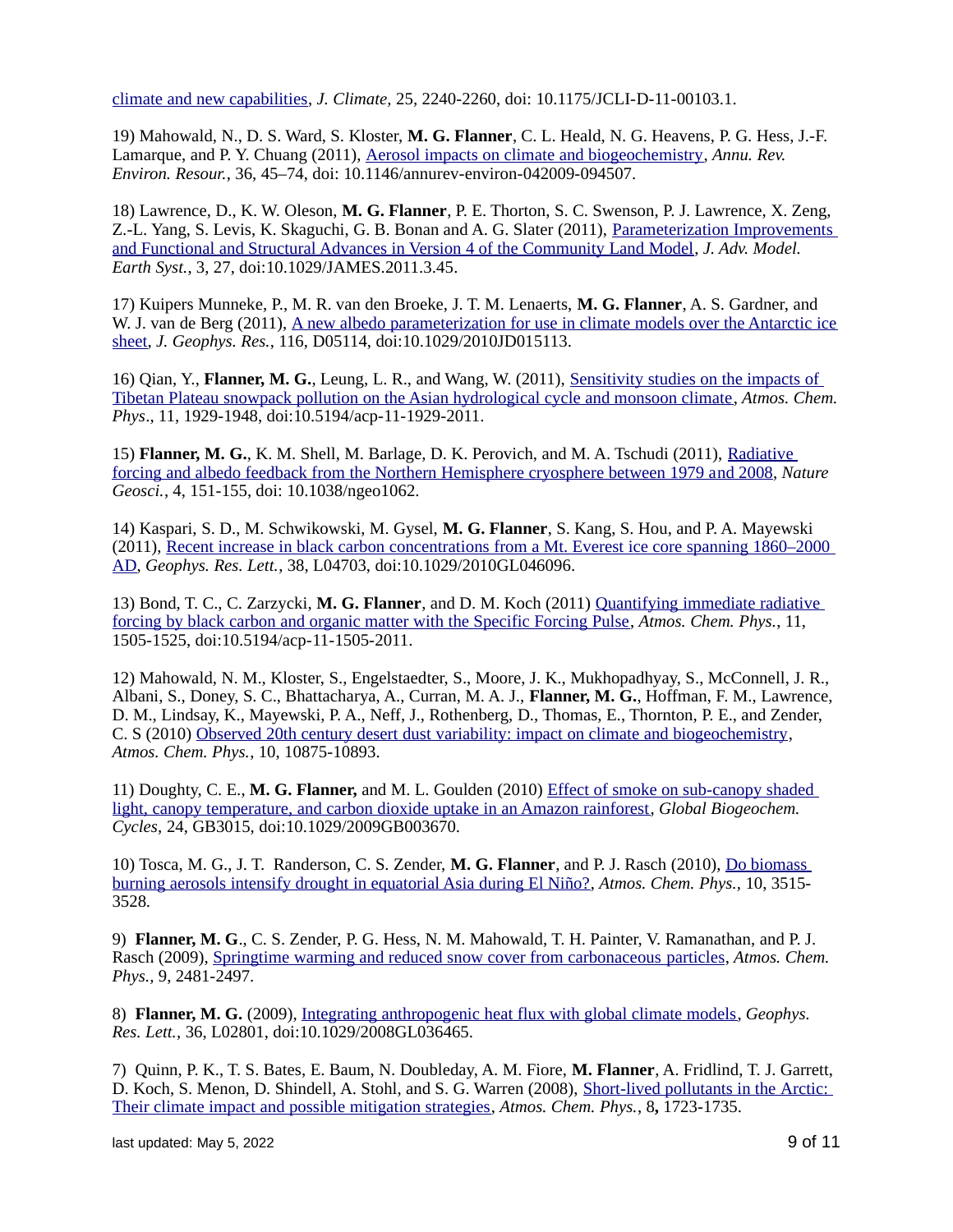6) McConnell, J. R., R. Edwards, G. L. Kok, **M. G. Flanner**, C. S. Zender, E. S. Saltzman, J. R. Banta, D. R. Pasteris, M. M. Carter, and J. D. W. Kahl (2007), 20th Century industrial black carbon emissions [altered Arctic climate forcing,](http://www.sciencemag.org/cgi/content/abstract/sci;317/5843/1381) *Science*, 317, 1381-1384.

5) **Flanner, M. G.**, C. S. Zender, J. T. Randerson, and P. J. Rasch (2007), [Present day climate forcing](http://dx.doi.org/10.1029/2006JD008003)  [and response from black carbon in snow,](http://dx.doi.org/10.1029/2006JD008003) *J. Geophys. Res*., 112, D11202, doi: 10.1029/2006JD008003.

4) Painter, T. H., N. P. Molotch, M. Cassidy, **M. Flanner**, and K. Steffen (2007), [Contact spectroscopy](http://www.ingentaconnect.com/content/igsoc/jog/2007/00000053/00000180/art00011)  [for determination of stratigraphy of snow grain size,](http://www.ingentaconnect.com/content/igsoc/jog/2007/00000053/00000180/art00011) *J. Glaciol.,* 53, 180, 121-127.

3) Randerson, J. T., H. Liu, **M. G. Flanner**, S. D. Chambers, Y. Jin, P. G. Hess, G. Pfister, M. C. Mack, K. K. Treseder, L. R. Welp, F. S. Chapin, J. W. Harden, M. L. Goulden, E. Lyons, J. C. Neff, E. A. G. Schuur and C. S. Zender (2006), [The impact of boreal forest fire on climate warming,](http://www.sciencemag.org/cgi/content/abstract/sci;314/5802/1130) *Science,* 314, 1130-1132.

2) **Flanner, M. G.,** and C. S. Zender (2006), [Linking snowpack microphysics and albedo evolution,](http://dx.doi.org/10.1029/2005JD006834) *J. Geophys. Res*., 111, D12208, doi:10.1029/2005JD006834.

1) **Flanner, M. G.**, and C. S. Zender (2005), [Snowpack radiative heating: Influence on Tibetan Plateau](http://dx.doi.org/10.1029/2004GL022076)  [climate,](http://dx.doi.org/10.1029/2004GL022076) *Geophys. Res. Lett.*, 32, L06501, doi:10.1029/2004GL022076.

#### **REPORTS and BOOK CHAPTERS**

11) Contributing author to [Chapter 7 \(The Earth's energy budget, climate feedbacks, and climate](https://www.ipcc.ch/report/ar6/wg1/downloads/report/IPCC_AR6_WGI_Chapter_07.pdf)  [sensitivity\)](https://www.ipcc.ch/report/ar6/wg1/downloads/report/IPCC_AR6_WGI_Chapter_07.pdf) of the [IPCC Working Group 1 Sixth Assessment Report \(2022\):](https://www.ipcc.ch/report/ar6/wg1/) Forster, P., T. Storelymo, K. Armour, W. Collins, J. L. Dufresne, D. Frame, D. J. Lunt, T. Mauritsen, M. D. Palmer, M. Watanabe, M. Wild, H. Zhang, 2021, The Earth's Energy Budget, Climate Feedbacks, and Climate Sensitivity. In: *Climate Change 2021: The Physical Science Basis. Contribution of Working Group I to the Sixth Assessment Report of the Intergovernmental Panel on Climate Change* [Masson-Delmotte, V., P. Zhai, A. Pirani, S. L. Connors, C. Péan, S. Berger, N. Caud, Y. Chen, L. Goldfarb, M. I. Gomis, M. Huang, K.Leitzell, E. Lonnoy, J.B.R. Matthews, T. K. Maycock, T. Waterfield, O. Yelekçi, R. Yu and B. Zhou (eds.)]. Cambridge University Press. In Press.

10) Kupiainen, K., **Flanner, M.**, Eckhardt, S. (2022). [Climate Effects of Other Pollutants – Short-Lived](https://doi.org/10.1007/978-3-030-81253-9_9)  [Climate Forcers and the Arctic.](https://doi.org/10.1007/978-3-030-81253-9_9) In: Finger, M., Rekvig, G. (eds) [Global Arctic: An Introduction to the](https://link.springer.com/book/10.1007/978-3-030-81253-9)  [Multifaceted Dynamics of the Arctic.](https://link.springer.com/book/10.1007/978-3-030-81253-9) Springer, Cham. doi: 10.1007/978-3-030-81253-9\_9.

9) He, C. and **Flanner. M.** (2020), [Snow Albedo and Radiative Transfer: Theory, Modeling, and](https://doi.org/10.1007/978-3-030-38696-2_3)  [Parameterization.](https://doi.org/10.1007/978-3-030-38696-2_3) In: Kokhanovsky A. (eds), Springer Series in Light Scattering (Volume 5), Springer, Cham, doi: 10.1007/978-3-030-38696-2\_3.

8) [An Overview of Advisory Studies for the Office of Polar Programs](https://www.nsf.gov/geo/opp/opp_advisory/OPP_AC_Report2019.pdf) (2019), prepared by the Advisory Committee to the National Science Foundation Office of Polar Programs (Weingartner, T., **Flanner, M.**, Arnaudo, R., Fleener, C., Bartlett, D., Fuentes, J., Crowell, A., Heimbach, P., DeGrandpre, M., Kosseff, A., Loose, B., Nettles, M., Lynch, A., Quinn, P., Mack, M., Stammerjohn, S., Marsh, A., Steig, E., Mossey, C., and A. Vieregg), 33 pp.

7) Contributing author to [Chapter 3 \(Polar Regions\)](https://www.ipcc.ch/srocc/chapter/chapter-3-2/) of the [IPCC Special Report on the Ocean and](https://www.ipcc.ch/srocc/)  [Cryosphere in a Changing Climate:](https://www.ipcc.ch/srocc/)

Meredith, M., M. Sommerkorn, S. Cassotta, C. Derksen, A. Ekaykin, A. Hollowed, G. Kofinas, A. Mackintosh, J. Melbourne-Thomas, M.M.C. Muelbert, G. Ottersen, H. Pritchard, and E.A.G. Schuur (2019): Polar Regions. In: I*PCC Special Report on the Ocean and Cryosphere in a Changing Climate* [H.-O. Pörtner, D.C. Roberts, V. Masson-Delmotte, P. Zhai, M. Tignor, E. Poloczanska, K. Mintenbeck,